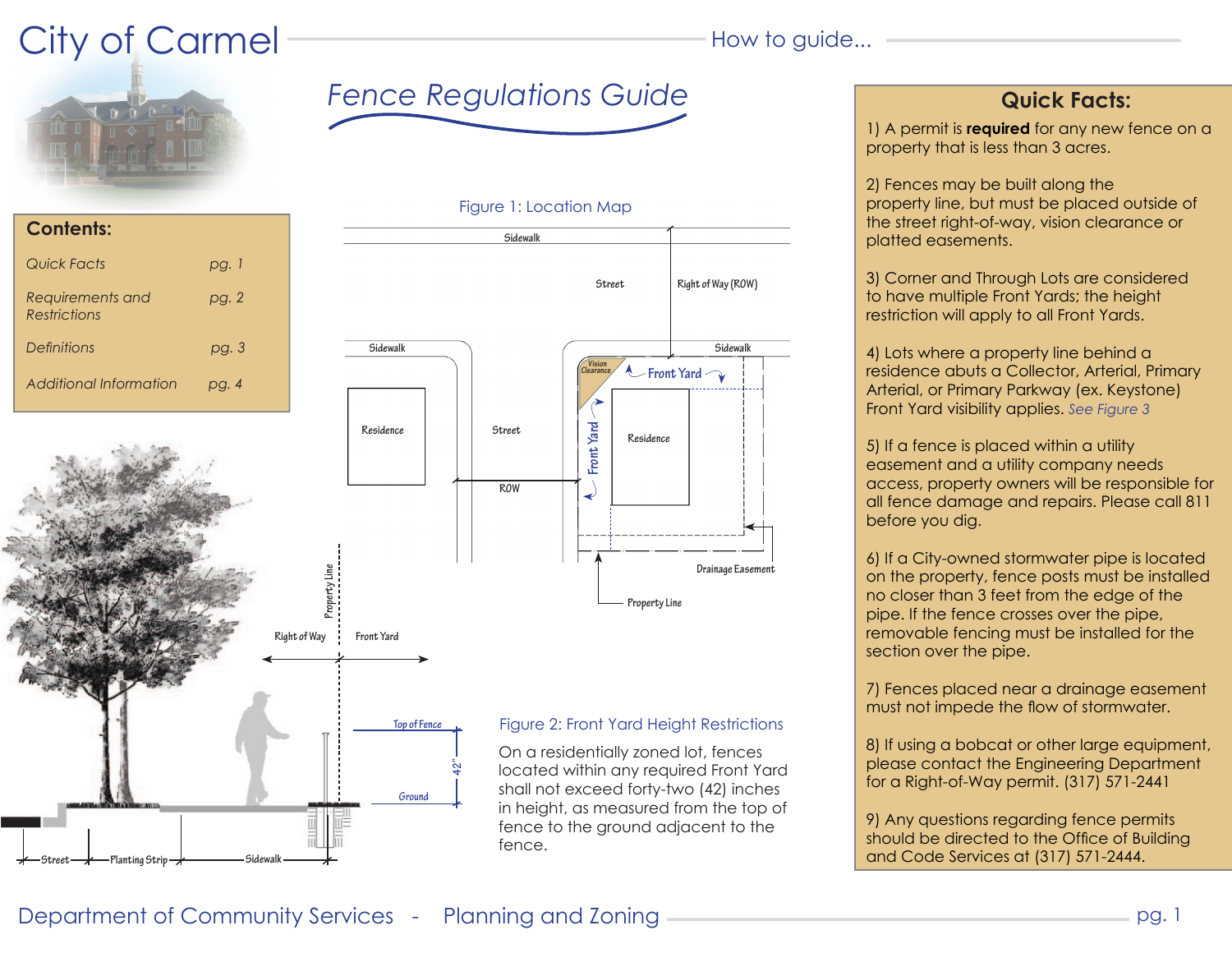# Requirements and Restrictions City of Carmel **How to guide...**

Section 5.09: Fence and Wall Standards (FW)- Carmel Unified Development Ordinance

Permit Required 5.09(A): An Improvement Location Permit shall be obtained prior to installation of any new fence, except when the fence or wall will be used **for exempted uses on lots or tracts larger than three (3) acres**.

Fences in Front Yards 5.09(B): The following shall apply to all residentially zoned lots or tracts, **except those larger than three (3) acres**:

- *1. Maximum Height:* Fences located within any required Front Yard shall not exceed forty-two (42) inches in height. *See Figure 3*
- *2. Fence Type:* Fences located in Front Yards are not intended for privacy. At least twenty five percent (25%) of its area shall be open to allow visibility through the fence. Such open spaces shall be reasonably dispersed throughout the entire area of the fence, except where solid stone or brick walls are permitted. Examples include wrought iron or picket fences. *See Figure 3*
- *3. Front Setback:* Fences and walls may be constructed on the Front Lot Line but shall be set back at least one foot from any sidewalk or multi-use path.
- *4. Corner and Through Lots:* The requirements of this section shall apply to yards along all streets.
- *5. Collector, Arterial, Primary Arterial, or Primary Parkway Street*: In the case of the double frontage or through lots, where the property line behind a residence abuts a Collector, Arterial, Primary Arterial, or Primary Parkway street, a fence may exceed forty-two (42) inches in height, up to six (6) feet in height, if set back at least six (6) feet from the property line, and is accompanied by plantings equivalent to a Bufferyard A. At least twenty five percent (25%) of its area shall be open to allow visibility through the fence. *See Figure 3*

Fences in Side and/or Rear Yards 5.09(C): Residential fences located within any required side or rear yard shall not exceed six (6) feet in height, as measured from the topmost point thereof to the ground adjacent to the fence. *See Figure 4*

## Fences in other locations 5.09(D):

- 1. Residential fences not located within any required yard but within the buildable area shall not exceed nine (9) feet in height
- 2. No fence shall be constructed within the twenty-foot (20') mandatory planting strip associated with frontage places and hammerheads.

Height Measurement 5.09(E): Fences shall be measured from its topmost point to the ground adjacent to the fence. The height of any fence place upon an erected earth berm or masonry wall shall be measured from the ground adjacent to said earth berm of wall. *See Figure 3*

Institutions, Parks, Schools 5.09(G): Except as provided in *Section 5.09(B)* fences enclosing an institution, a public park, and schools may consist of a black open mesh fence not to exceed a height of ten (10) feet unless otherwise approved by the Director of Community Services.

Vision Clearance 5.09(I): No fence, wall or other obstruction to vision shall exist in the area designated as the vision clearance area of corner lots. *See Figure 6*

Department of Community Services - Planning and Zoning





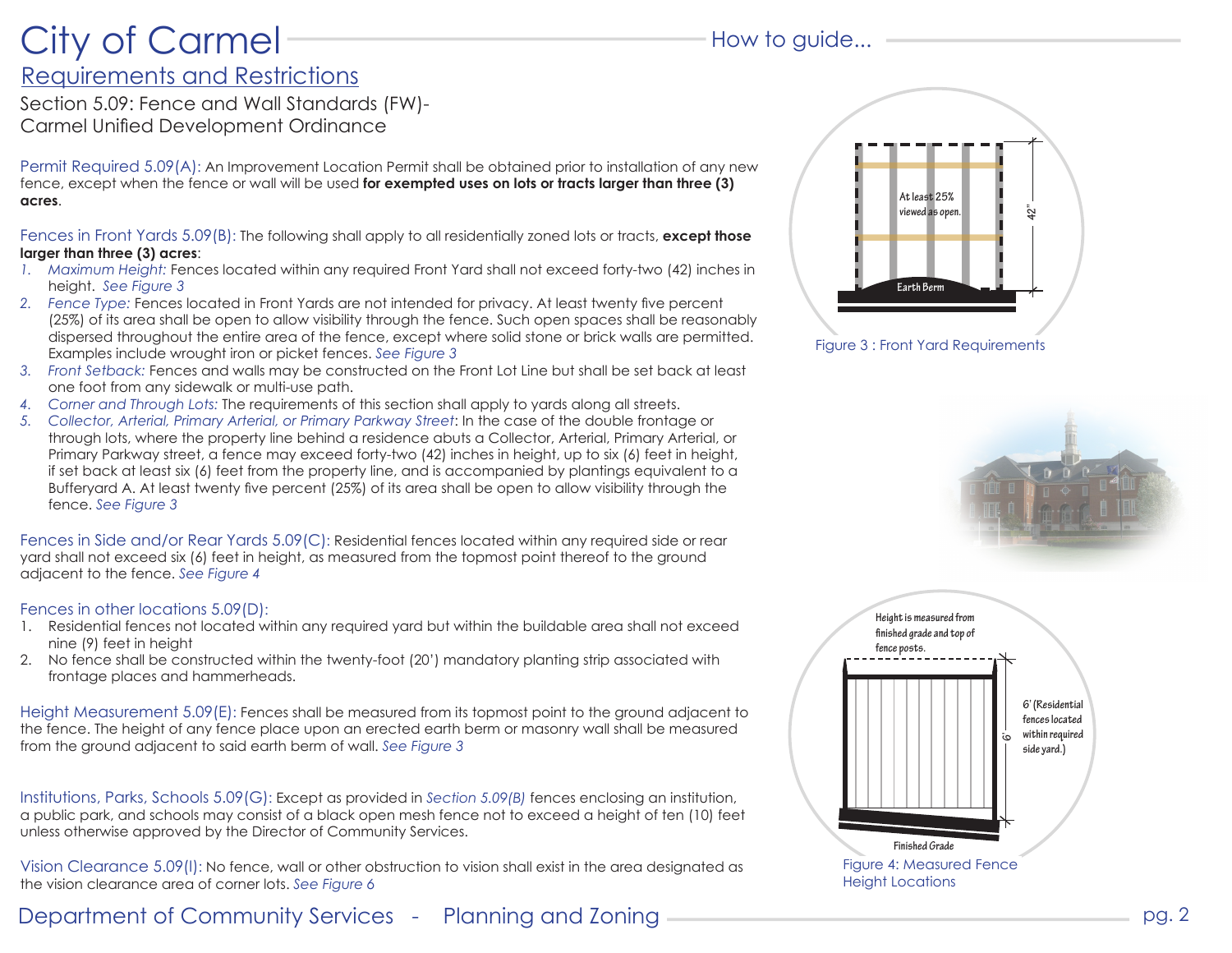# City of Carmel **How to guide...**

# Useful Definitions

1) Buildable Area: the area created within the boundaries of the front, rear, and side yard setbacks for a particular zoning district.

2) Vision Clearance on Corner Lots: A triangular space at the street corner of a Corner Lot, free from any kind of obstruction to vision between the heights of three (3) and eight (8) feet above the established street grade. The street grade is measured at the intersection of the centerlines of the intersecting street pavement, and the triangular space is determined by a diagonal line connecting two (2) points measured fifteen (15) feet equidistant from the Lot corner along each property line at intersections of two (2) residential streets or twenty-five (25) feet at the intersection of any other types of Streets.

3) Yard, Front: A Yard extending across the full width of the Lot between the Building Setback Line and the Front Lot Line which is unoccupied other than by steps, walks, terraces, Driveways, lamp posts and similar Structures, the depth of which is the least distance between the Front Lot Line and the Building Setback Line. **Any side of a Lot adjacent to a Street Right-of-way.**

4) Lot Line, Front: In the case of an Interior Lot, a line separating the Lot from the Right-of-way of the street and, in the case of a Corner Lot, a line separating the narrowest frontage of the Lot from the street, except in cases where deed restrictions in effect specify another street Right-of-way line as the Front Lot Line.

5) Lot Line, Rear: A lot line which is opposite and most distant from the Front Lot Line and, in the case of an irregular or triangularshaped lot, a line ten (10) feet in length within the lot, parallel to and at the maximum distance from the Front Lot Line.





A fence in the front yard shall not exceed 42 inches and at least 25% of its area shall be open as viewed on any line perpendicular to the vertical plane of the fence.

A fence in any required side or rear yard shall not exceed 6 feet in height.



**Setback Front Yard**

**Lot Depth**

**Rear Lot Line**

**Lot Width**



## Figure 5: Buildable Area



Required width of setback is specific to zoning district.

## Department of Community Services - Planning and Zoning